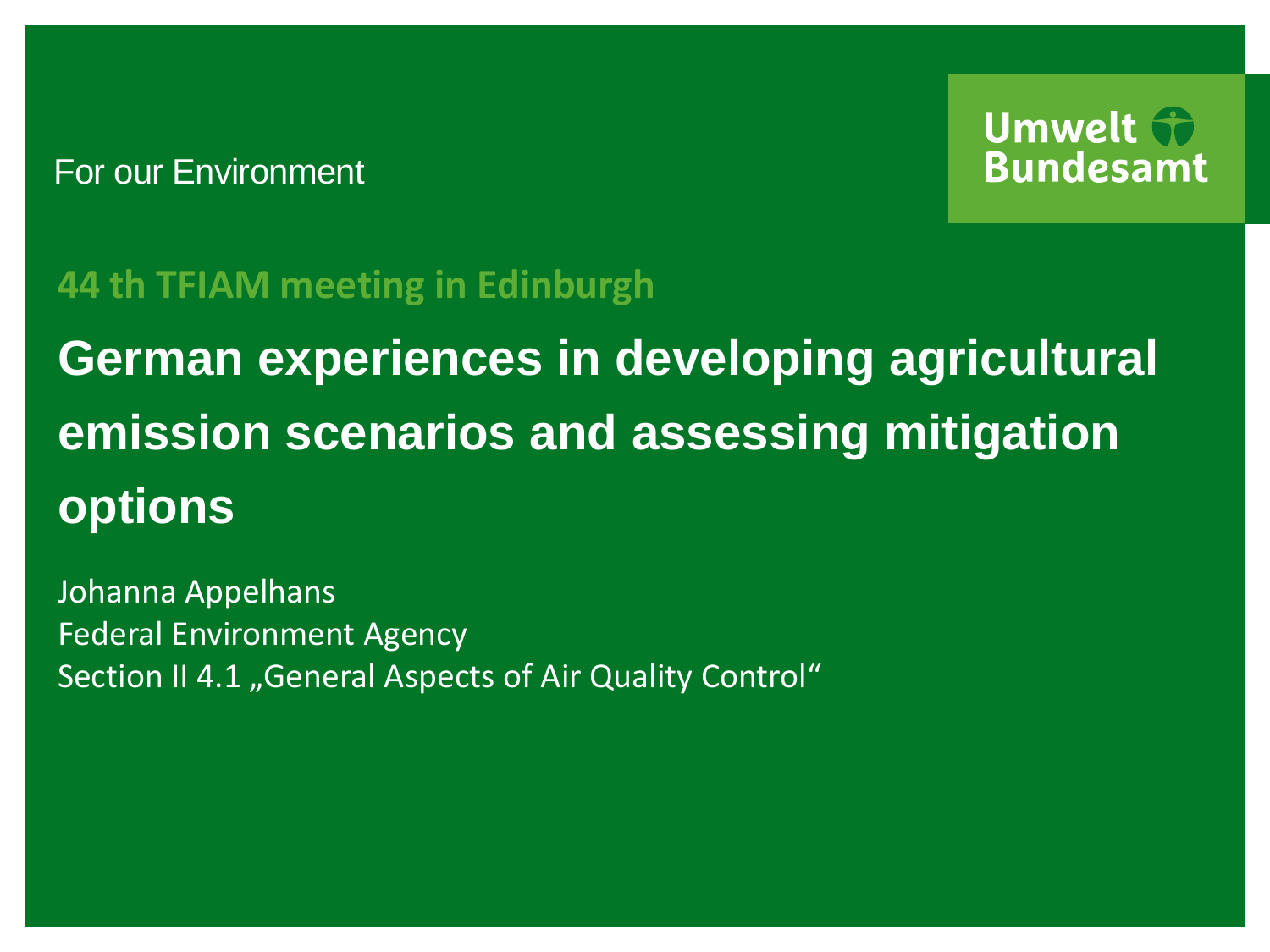**1 Methodology**

# **2 NH<sup>3</sup> emissions**

- 1.1  $NH<sub>3</sub>$  emissions from agriculture reporting 2014 vs. 2015
- 1.2 Attainability of NEC and NERCs
- 1.3 Further measures to reduce  $NH<sub>3</sub>$  emissions
- **3 Other pollutants (CH<sup>4</sup> , N2O, PM, NO<sup>x</sup> , NMVOC)**
- **4 Abolishment of the milk quota**
- **5 Conclusion**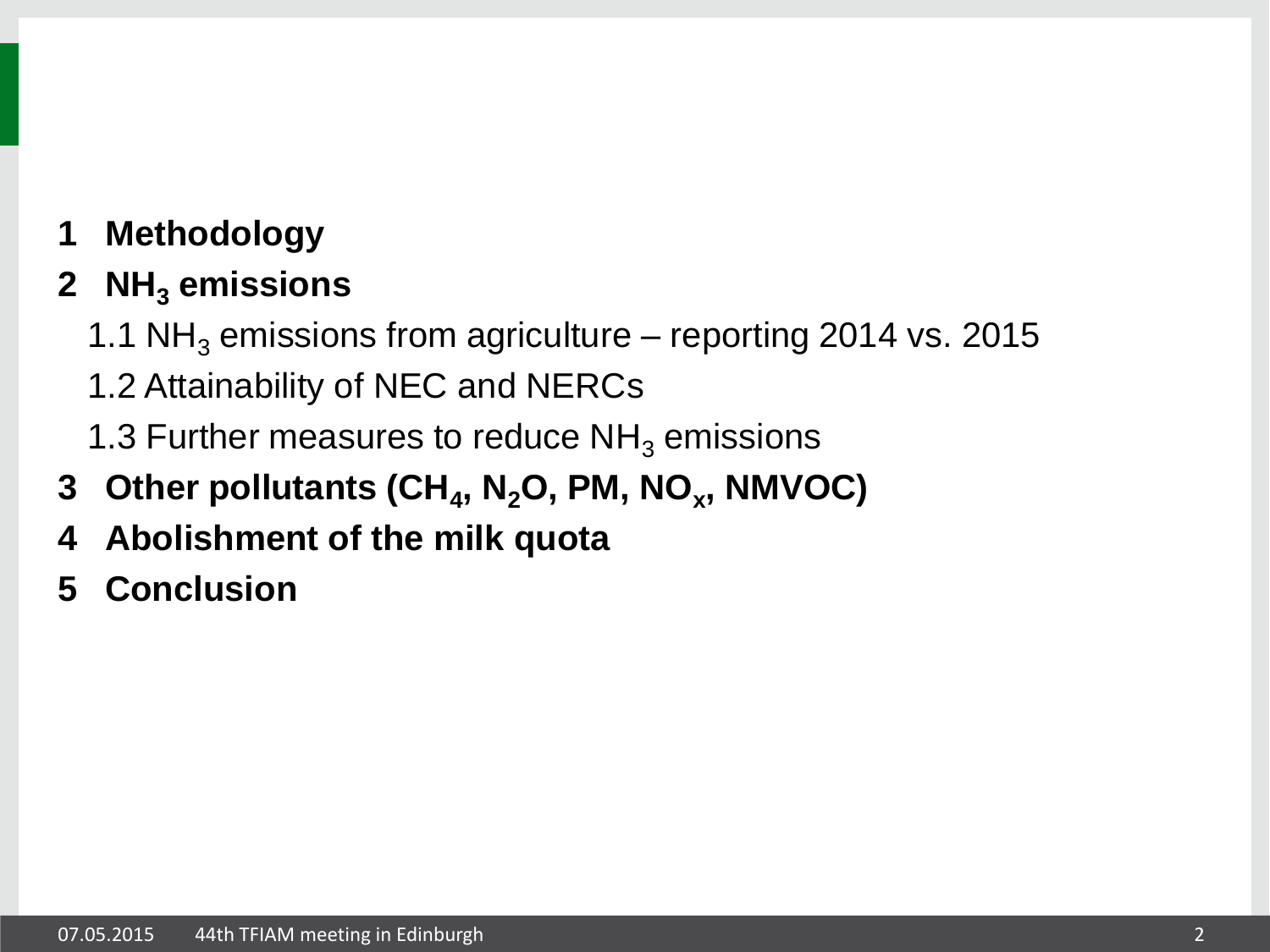## **Methodology**

- The model **GAS-EM** (developed by the Thünen-Institut) is used to calculate gaseous and particulate emissions from animal agriculture and crop production.
- It uses a mass flow approach with animal specific excretion rates. The N flow through different stages of the manure handling chain is simulated.
- GAS-EM is used for the compilation of our annual emission inventory as well as for the development of emission scenarios (up to 2030).



**Mass flow in agriculture Source: Thünen Report 1, 2013**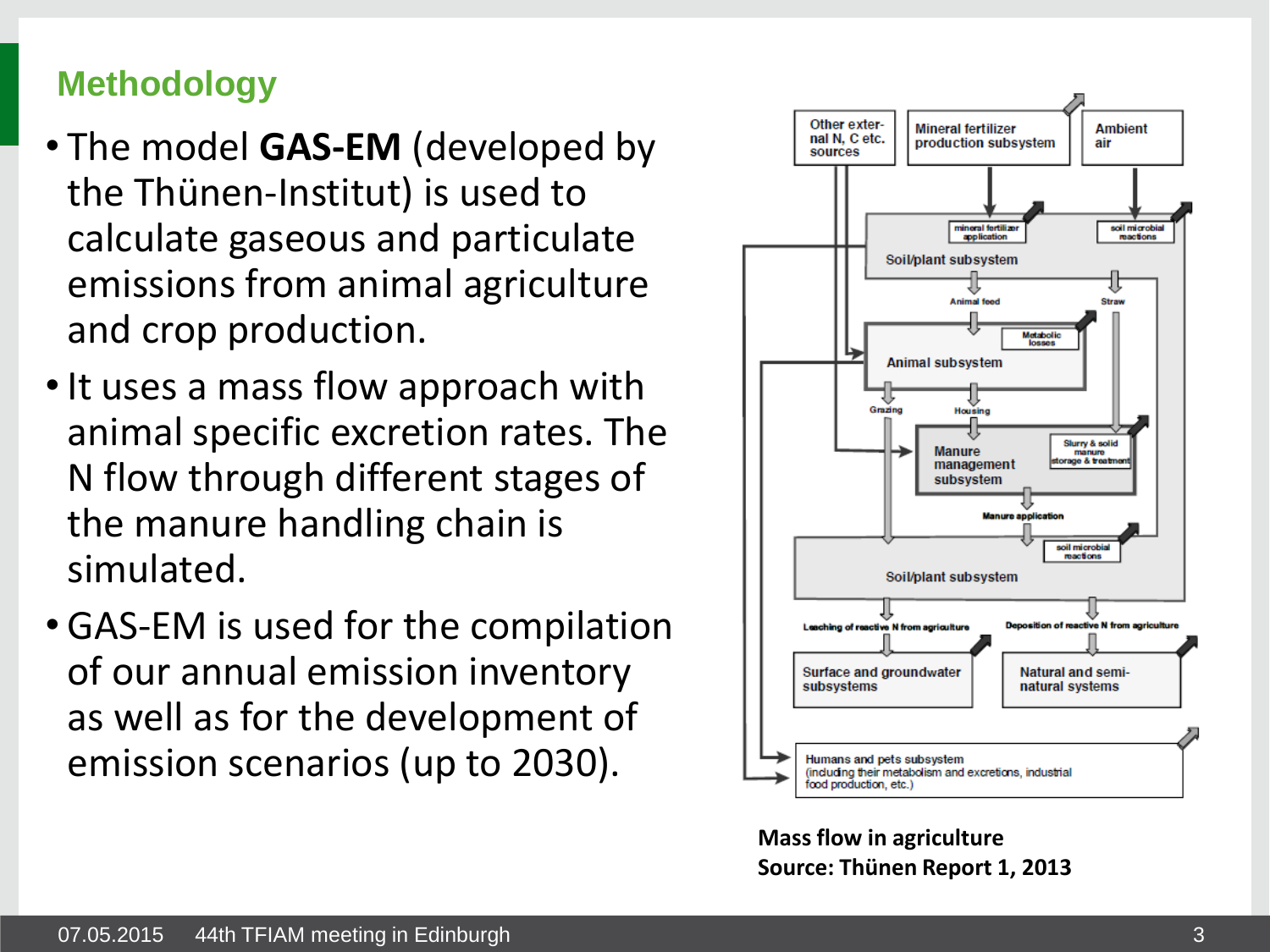**NH<sup>3</sup> emissions from agriculture in Germany – reporting 2014 vs. 2015**

- •Significant changes between emission reporting 2014 and 2015:
	- **New emission factors for mineral fertilizer application according to the new EMEP Guidebook (2013)**
	- Update of poultry numbers
	- New calculation method for emissions from horses
	- Changed methodology for estimating fermented manure
- $\rightarrow$  NH<sub>3</sub> emissions reported in 2015 are about 20-30% higher compared to emissions reported in 2014.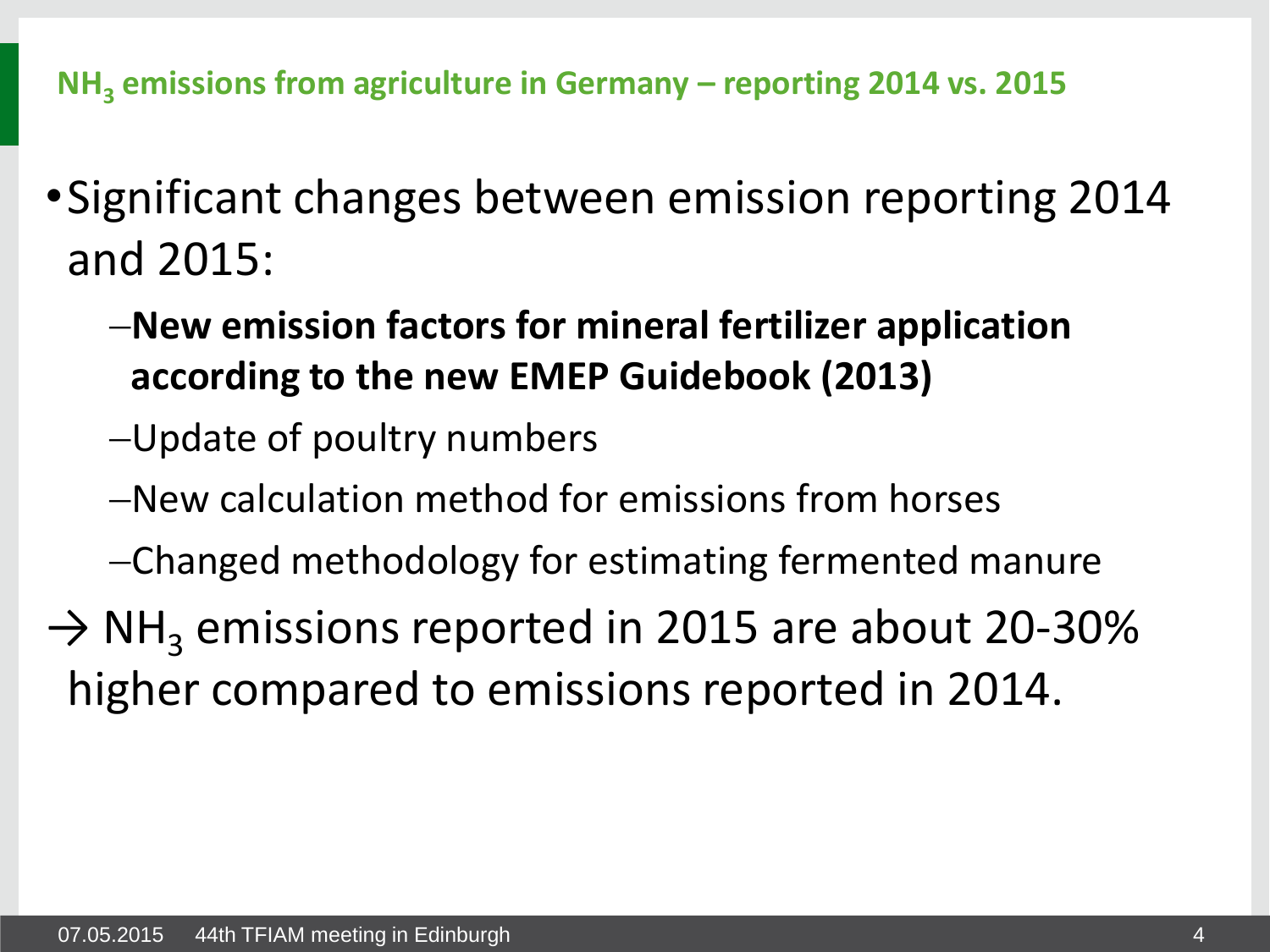### **NH<sup>3</sup> emissions from agriculture in Germany – reporting 2014 vs. 2015**



#### **NH<sup>3</sup> emissions from agriculture in Germany (in kt) – emission reporting 2014 vs. 2015**

07.05.2015 44th TFIAM meeting in Edinburgh 5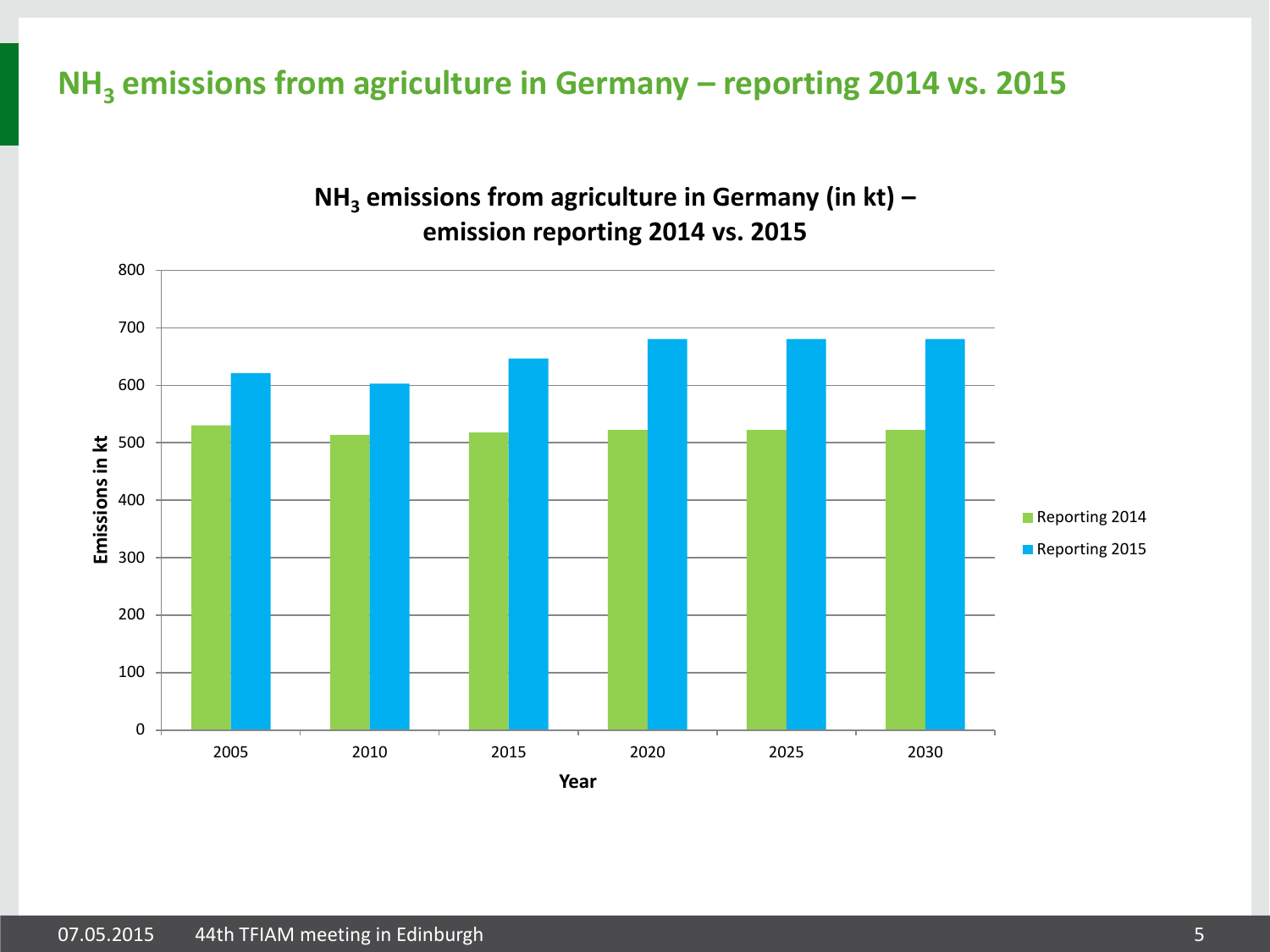## **Total NH<sup>3</sup> emissions in Germany – reporting 2014 vs. 2015**



#### **Total NH<sup>3</sup> emissions in Germany - emission reporting 2014 vs. 2015**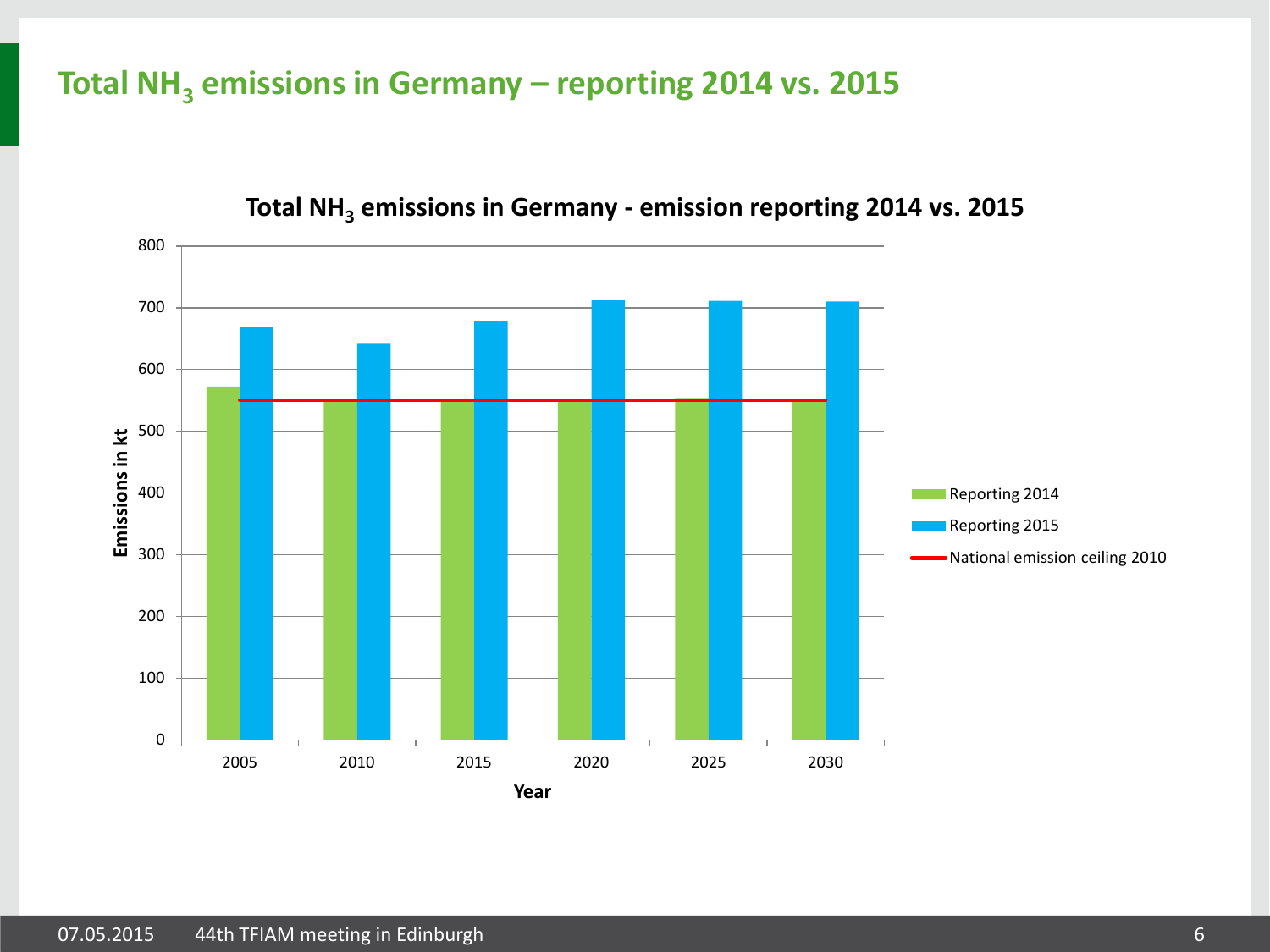## **Reduction of NH<sup>3</sup> emissions in Germany (reporting 2015) – Attainability of NERCs**

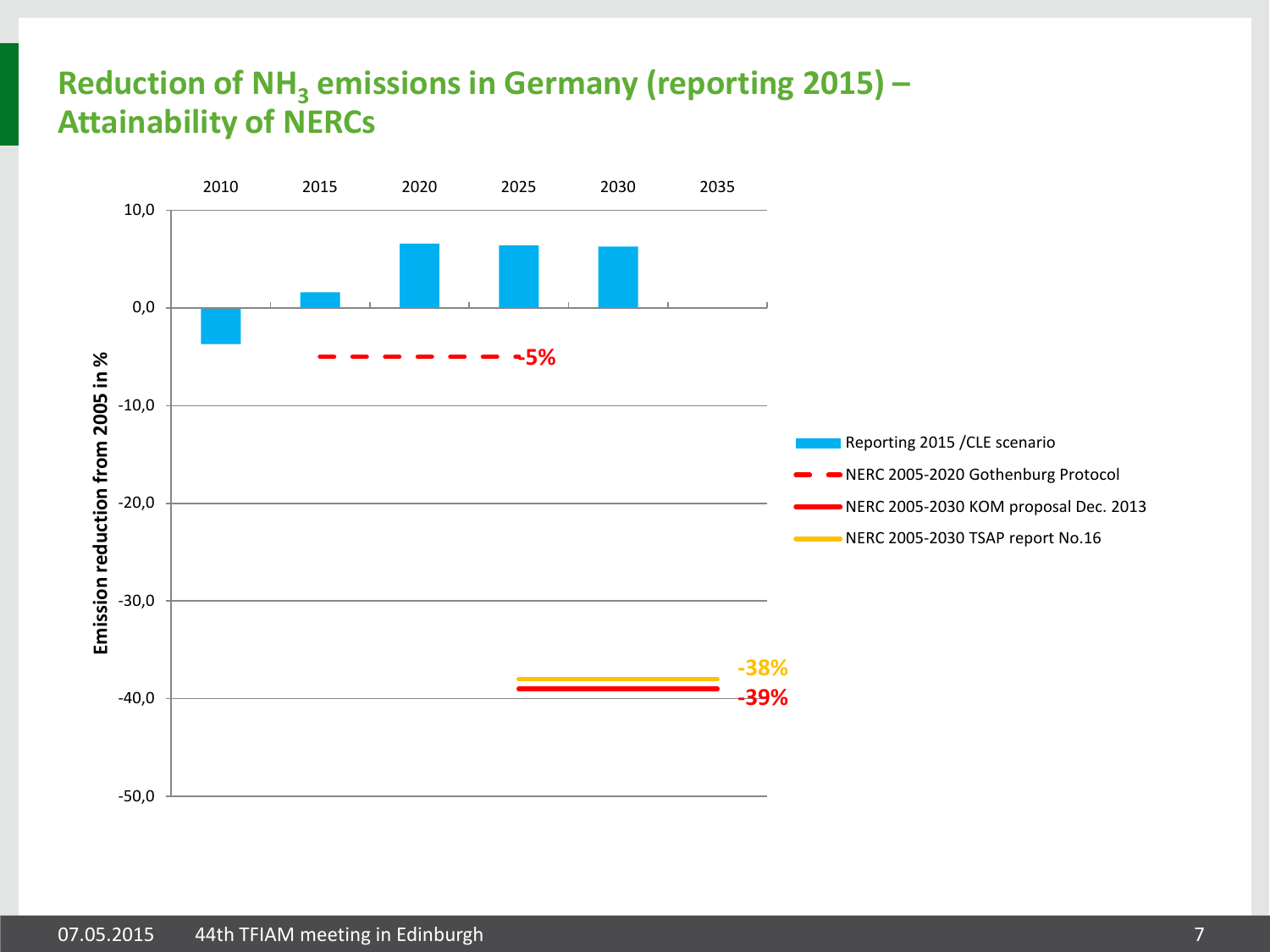**Additional Measures to reduce NH3 – short-term measures**

- •Additional short-term measures are needed to comply with the 2010 NEC and the NERC for 2020.
- •Possible short-term measures are
	- -Incorporation of manure and slurry within 1 hour
	- Low-emission application of manure, slurry and digestates with trailing hose to arable land
	- Covered manure storage
- **Technical reduction potential of all short-term**  measures: 70 kt NH<sub>3</sub>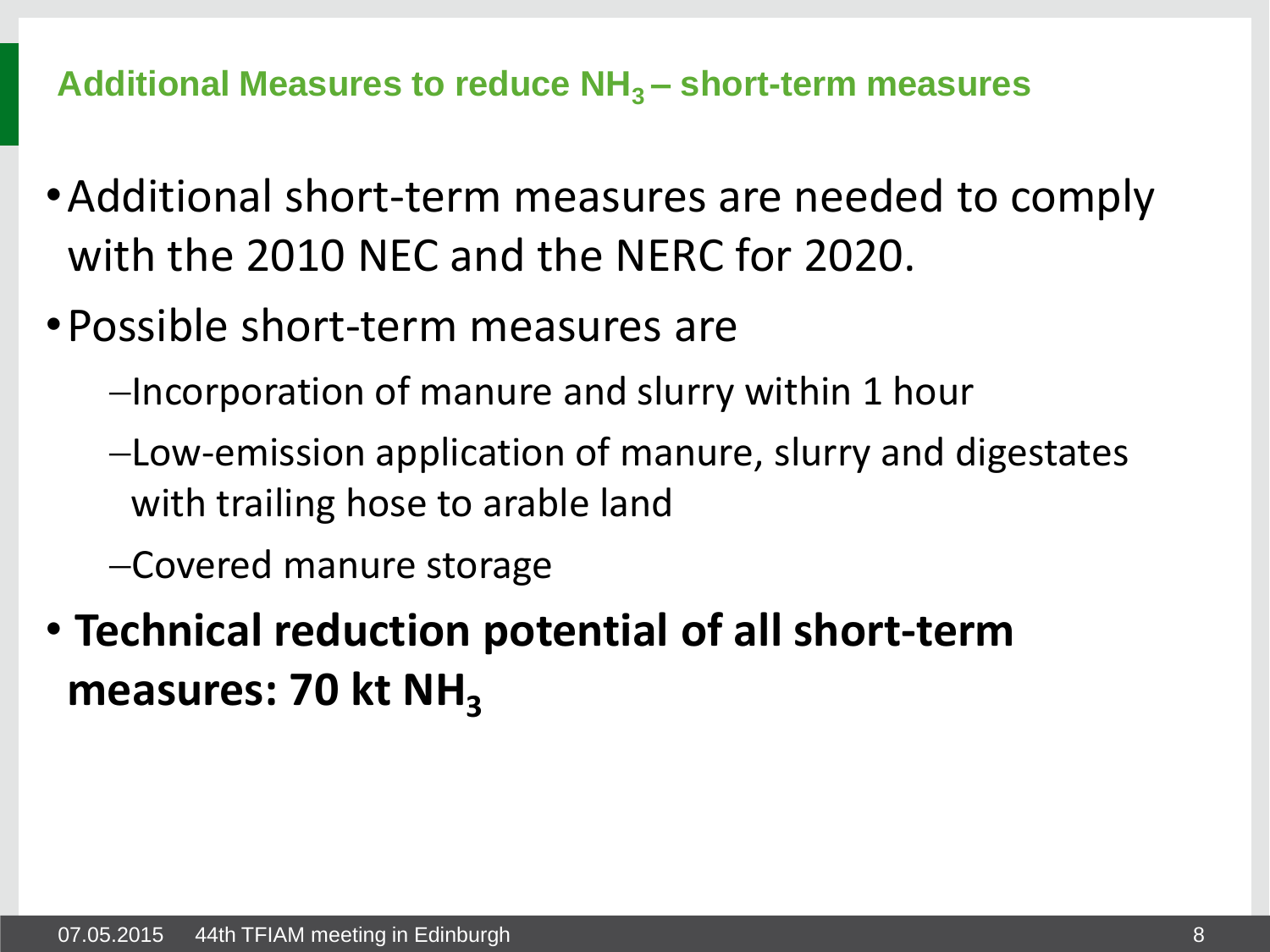## **Additional measures to reduce NH3 – long-term measures**

- Low-emission application of manure and slurry (trailing hose  $\rightarrow$  arable land, trailing shoe  $\rightarrow$  grassland or deep injection) and incorporation within 1 hour
- Low-emission animal housing (mainly air purification in animal houses (pigs and poultry))
- Covered manure storage
- Low-protein animal feeding (pigs)
- Low-emission application of urea and (if possible) urea substitution
- Substitution of energy crops (maize) by manure in anaerobic digesters
- Gas-tight storage of digestates
- **→ Technical reduction potential of all measures: 260 kt NH<sup>3</sup> (2030)**

#### **Emission reduction in 2030 in the CLE and MTFR scenario (based on data reported 2015)**

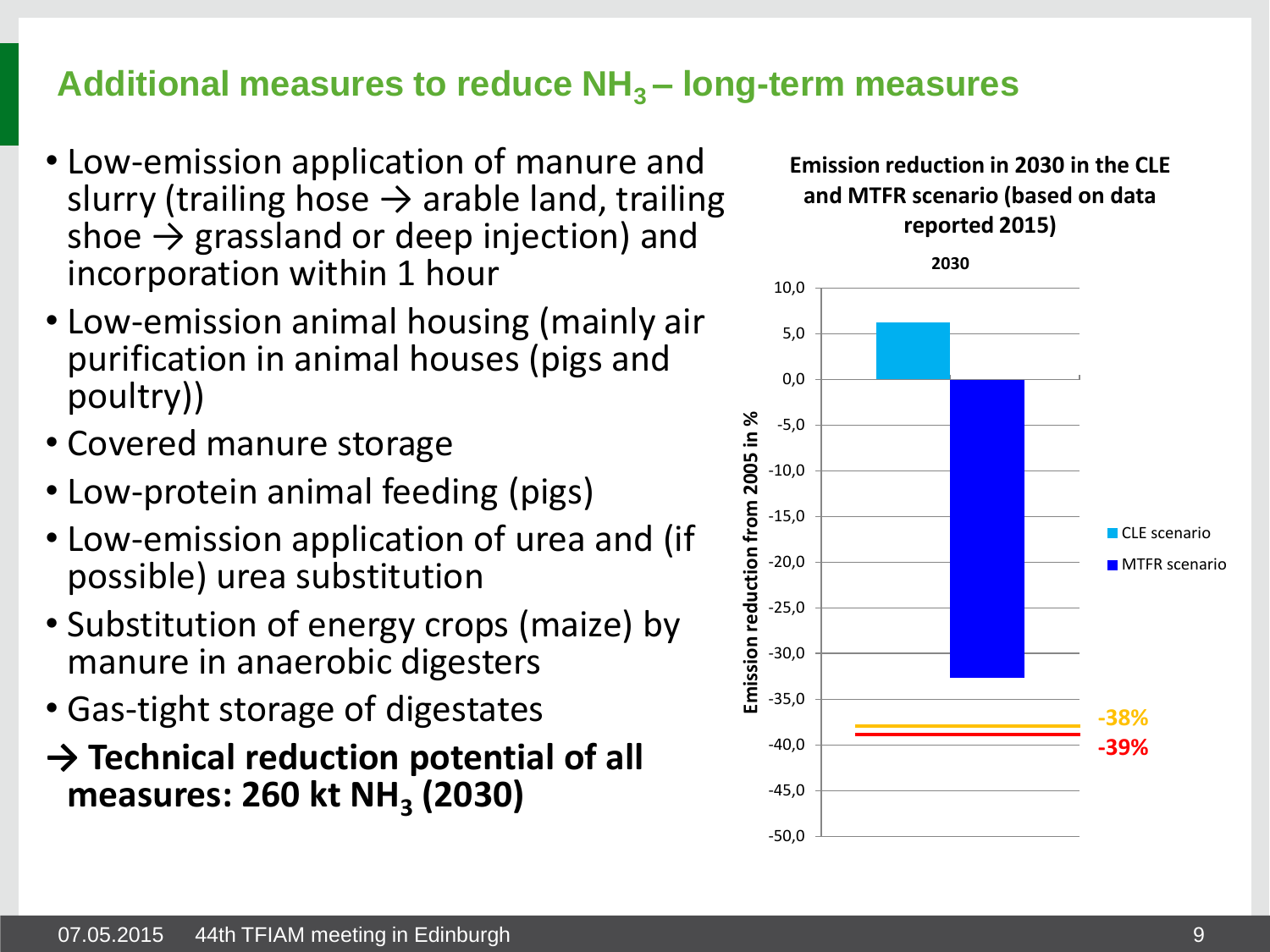## Additional Measures to reduce NH<sub>3</sub>

- •Additional measures are available and have significant reduction potentials
- •Especially low-emission application of manure and slurry can reduce emissions in the short term.
- •But the implementation of these measures is difficult because there is strong political opposition from different Federal States and national farmer associations.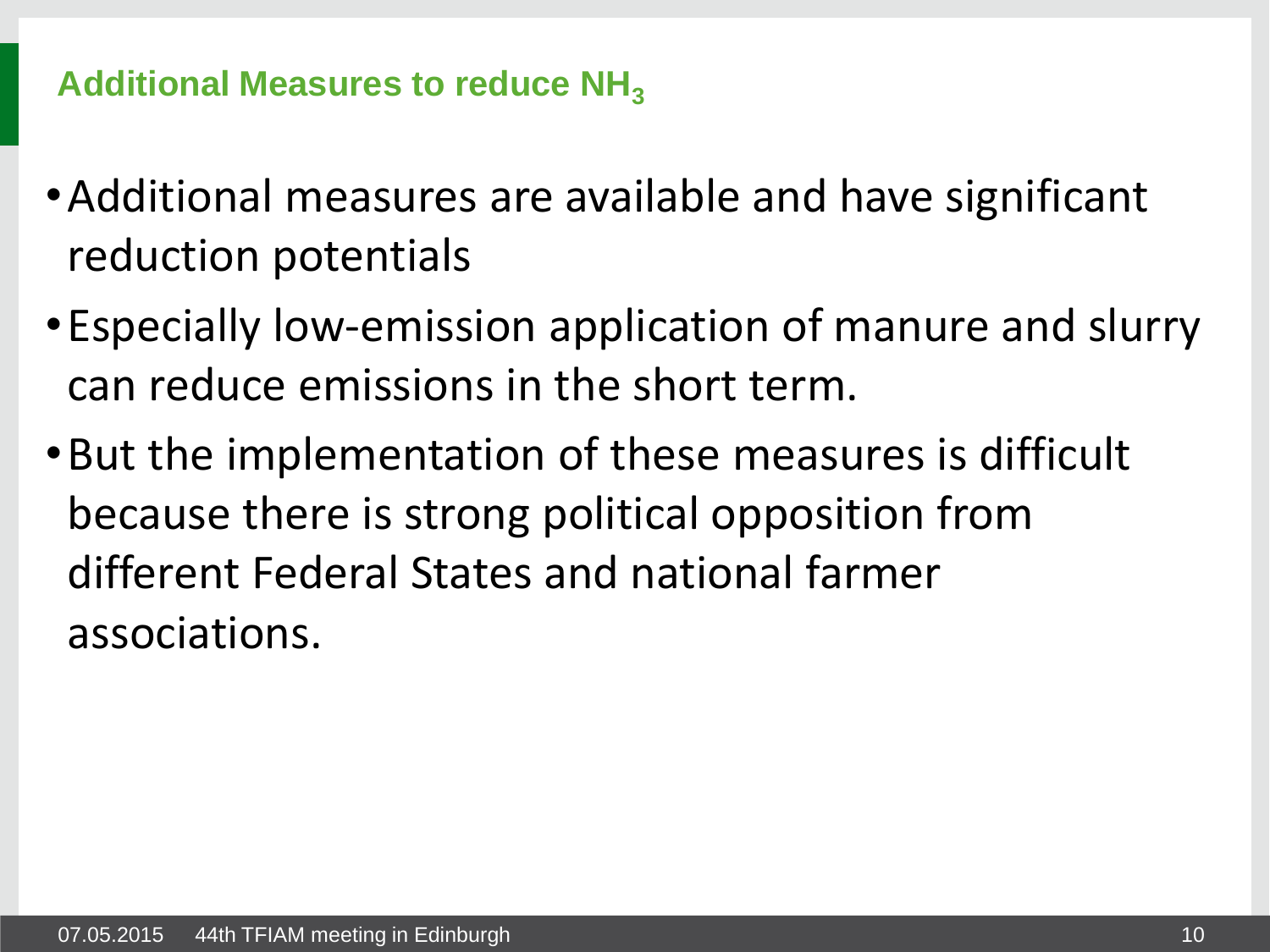# **Other pollutants (CH<sup>4</sup> , N2O, PM)**

- •Additional measures like the substitution of energy crops (maize) by manure in anaerobic digesters and gas-tight storage of digestates can also reduce emissions of  $CH_4$  and  $N_2O$ .
- •Additional measures like low-emission animal housing systems (air purification) can contribute to reduce PM emissions from agriculture.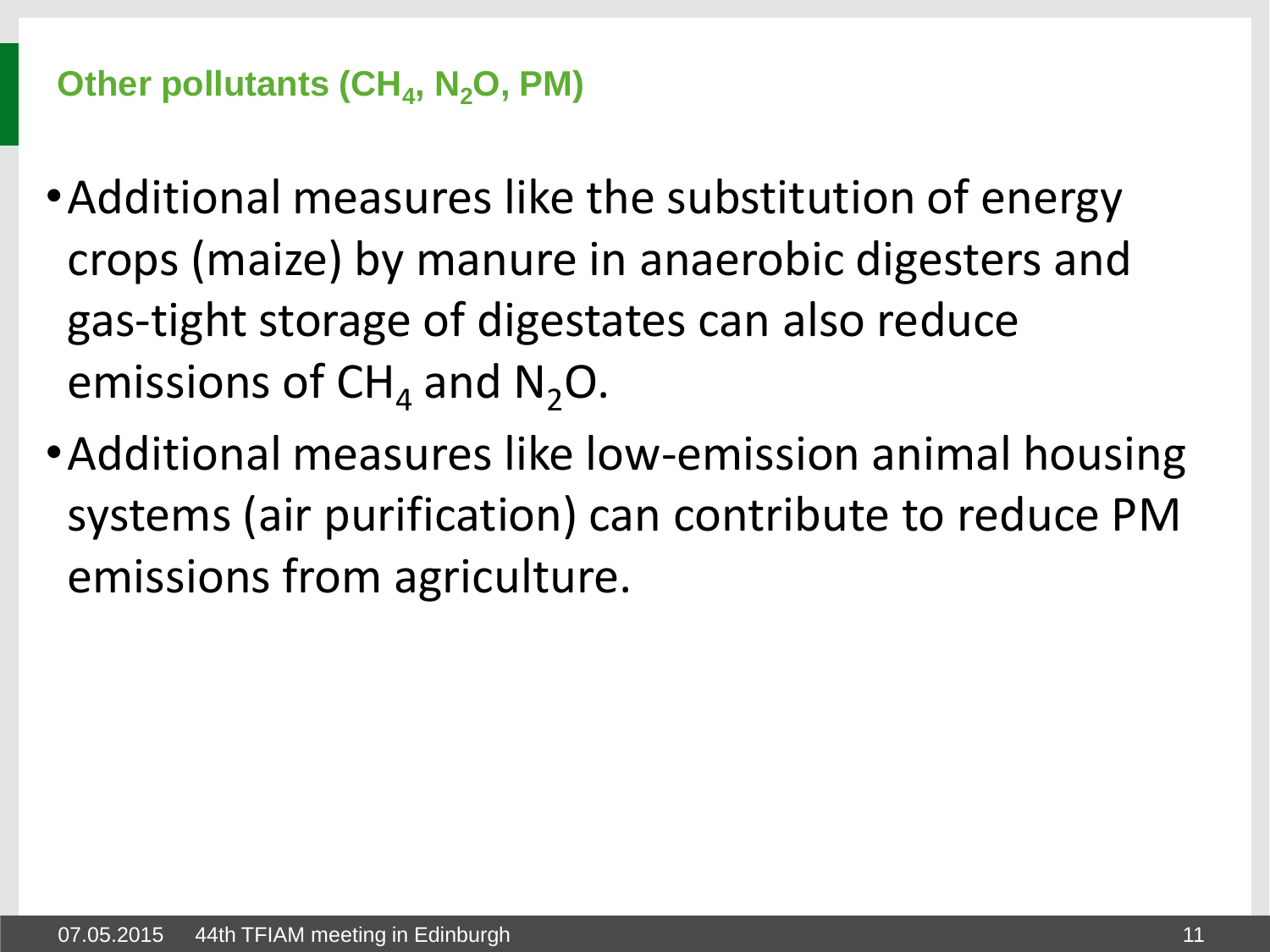# **Other pollutants (NO<sub>x</sub>, NMVOC)**

- Germany reports  $NO_x$  and NMVOC (since 2015) emissions from agriculture.
- . But agricultural NO<sub>x</sub> and NMVOC emissions are not included in GAINS and thus in the proposed emissions reduction commitment for Germany.
- $\rightarrow$ We need a good documentation which sources have to be included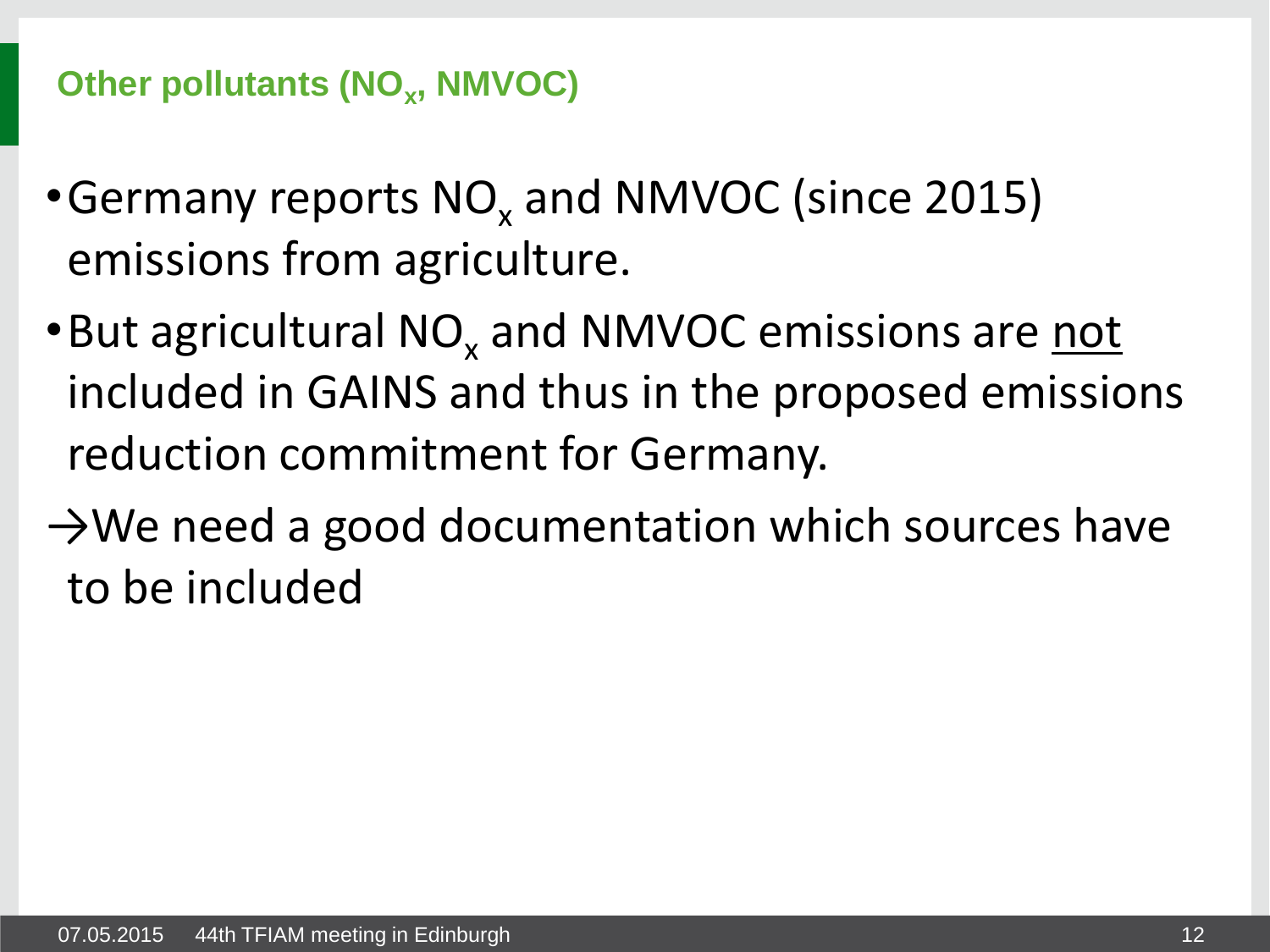## **Abolishment of the milk quota**

- •Especially larger farms will benefit from the abolishment of the milk quota, while smaller farms will give up dairy farming.
- •Since 2011 we observe a slight increase of dairy cow numbers and a significant increase of the milk yield per cow. It is likely that the abolishment of the milk quota will strengthen this trend. This would result in higher emissions from dairy farming.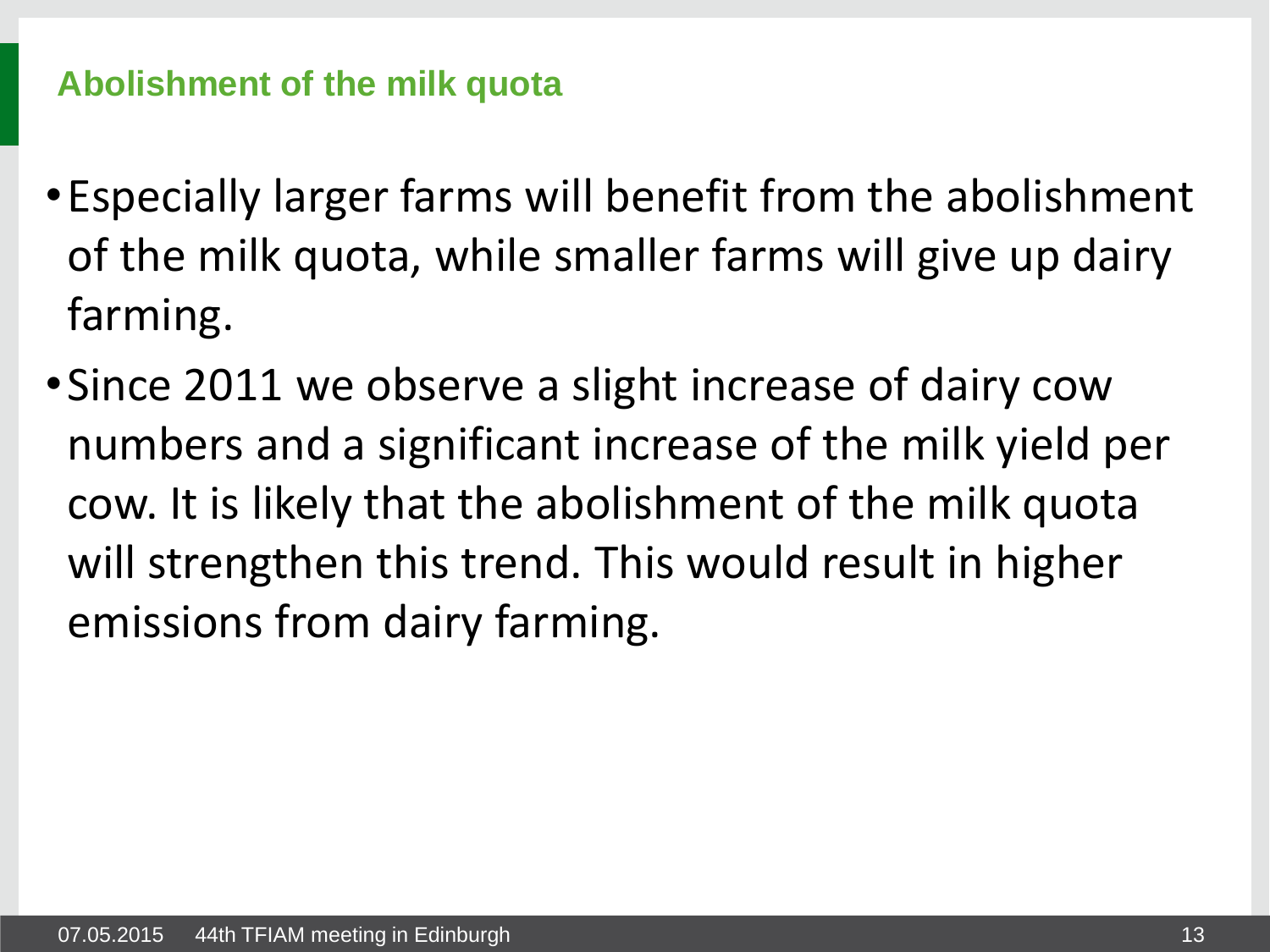## **Conclusion**

- Due to methodological changes  $NH<sub>3</sub>$  emissions reported in 2015 are about 20-30% higher compared to emissions reported in 2014.
- Attainability of emission reduction commitments is only possible, when far-reaching additional measures are implemented.
- Additional measures with significant reduction potentials are available but the implementation is difficult due to strong political opposition.
- The abolishment of the milk quota might result in higher emissions from dairy farming.